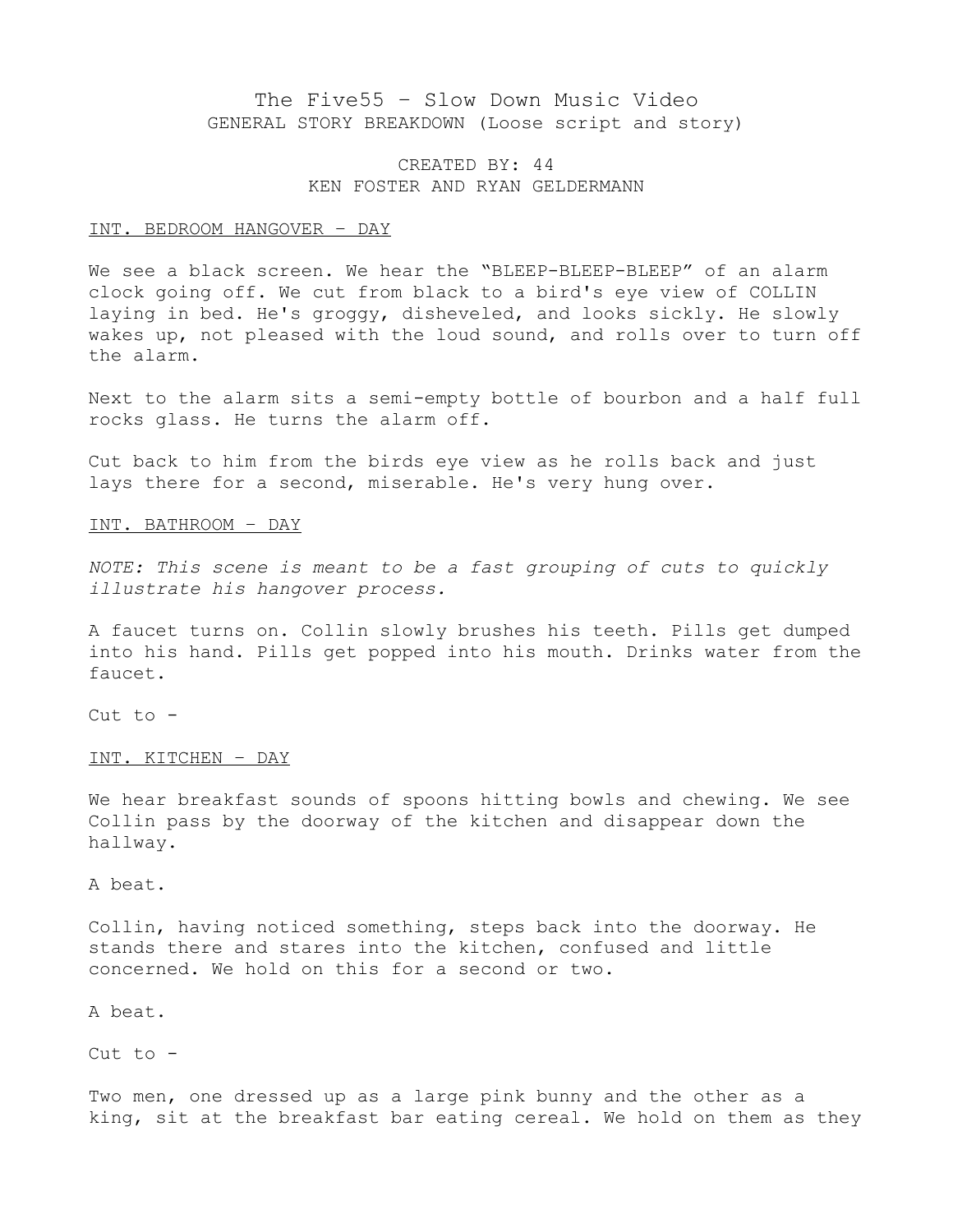eat.

A beat.

THE BUNNY stares at Collin with a mouth full of cereal.

THE BUNNY (mumbling through the food) What's up man?

Collin suddenly comes to a realization. Confusion turns to concern.

COLLIN ...Is today Saturday?

THE KING chews through his food.

THE KING (mouth full of cereal) Yeah bro...

Collin comes to an upsetting conclusion. He responds with a very defeated "Fuck!"

*NOTE: The word "Fuck" is bleeped out for comedic effect.*

Cut to  $-$ 

(The rest in this breakdown is the general story. A more developed and detailed version is being finished currently. This version is to simply give a gist of the happenings.)

#### INT. BEDROOM CLOWNING – DAY (Song begins)

We see Collin putting makeup on his face as he sings the first lines of the song. Then we see a foot going into a big clown shoe, him adjusting a large bow tie, a clown nose going on a face, and a big red wig going on his head from the back.

### EXT. BACKYARD - DAY

A bratty young boy is having his birthday party in a very suburban backyard. THE BIRTHDAY BOY stands on a chair, surrounded by doting parents clapping for him as he does poses in his super hero costume. Behind him in the distance is a large bouncy castle, a photo booth, and a large balloon archway with "Happy Birthday" written on it. A large table of presents sits in front of him. Children all around are clapping and cheering.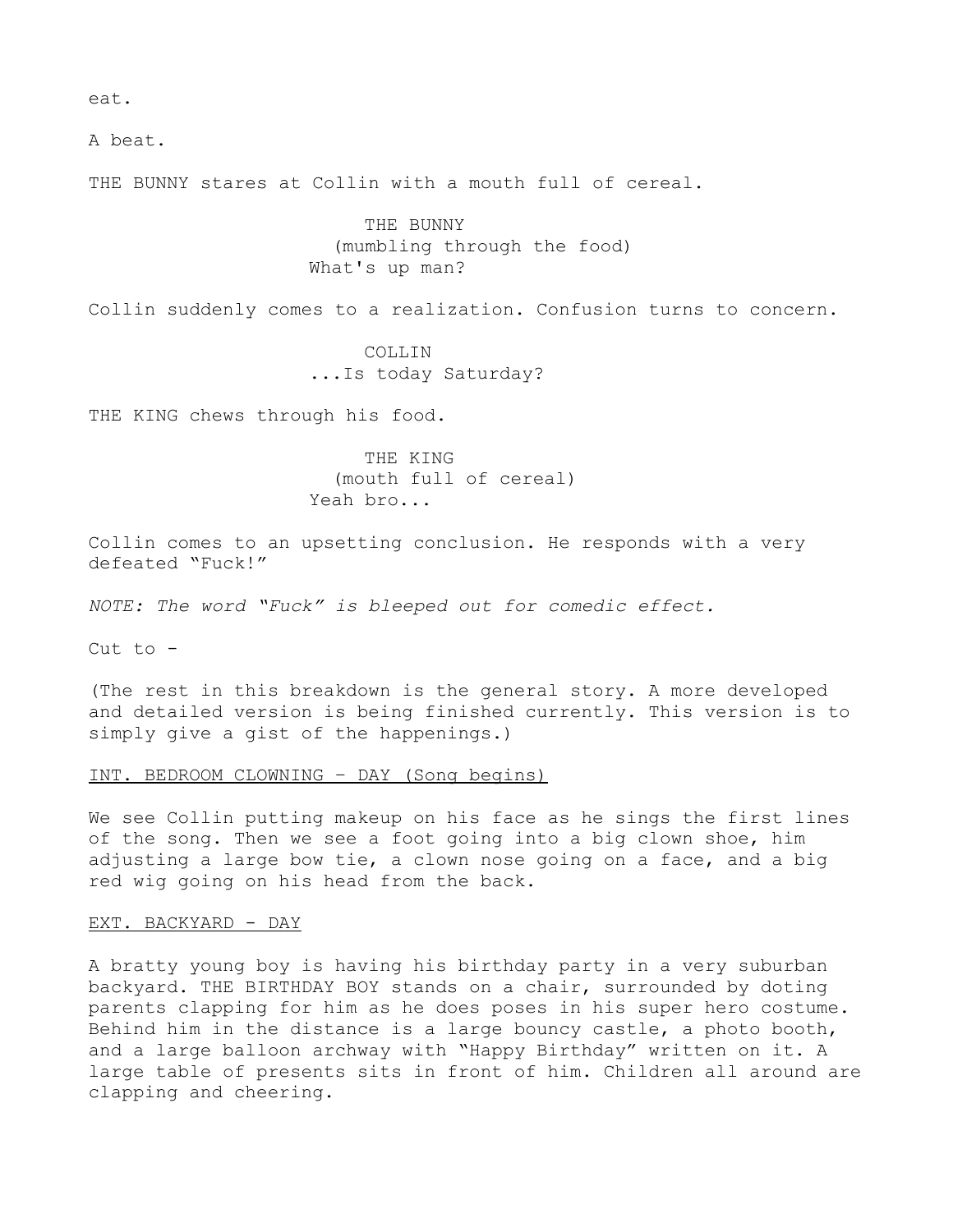A car pulls up in front of the house. A clown face is seen being checked in the mirror.

A mom puts a present on the table and the boy gets super excited. He fights any kid that gets near his presents.

A dad who's grilling out notices something. He taps a kid on the shoulder and points. The kid looks and gets super excited. The entertainment has arrived. The bunny, the king, and the clown enter. The crowd goes crazy as if they were rock stars.

#### **CHORUS**

During the choruses, the band will perform their song. While they perform, they wear the same costumes as in the rest of the video, but the costumes are torn and tattered. In addition, all the party surroundings are torn up and destroyed – bouncy castle is semideflated, the cake is splattered on the ground, the grill is turned over and smoking, etc.

### **THE PARTY CONTINUES**

We cut back to the party now and see the clown doing all sorts of clown things (balloon animals, pinatas, etc.), but all the while is getting continuously abused by the kids. He makes balloon animals for the kids, but they attack him and rip up his clown outfit. They pull on him, punch him, throw things at him, and make faces. The birthday kid tugs on him with the group and rips his sleeve off. To make things worse, other party vendors, such as a mime and red neck who is in charge of donkey rides, make his life even worse.

Meanwhile, the parents are completely oblivious, locked in their phones as they sit in their lawn chairs, not paying any attention to their bratty kids. The rivalry between the mime and clown builds. The mime taunts him by popping his balloons and making faces at him during the party. The hungover clown is not amused.

Kids run around circling a photo booth setup. The Bunny sits on a chair with kids on his lap taking photos as parents snap shots with heir phones. The lap kids are fighting and crying. The bunny tries to look happy.

The clown shows the kids the pinata. Children all around cheer for a kid trying to break it. The birthday boy steals the stick from a kid and breaks it himself. He then takes the stick hits the clown in the crotch. The kids taunt the clown and make faces at him while he's in pain.

Kids bounce up and down in the bouncy castle. The king stands outside smiling and waving to people while kids are trying to pile in. He desperately tries to keep the order.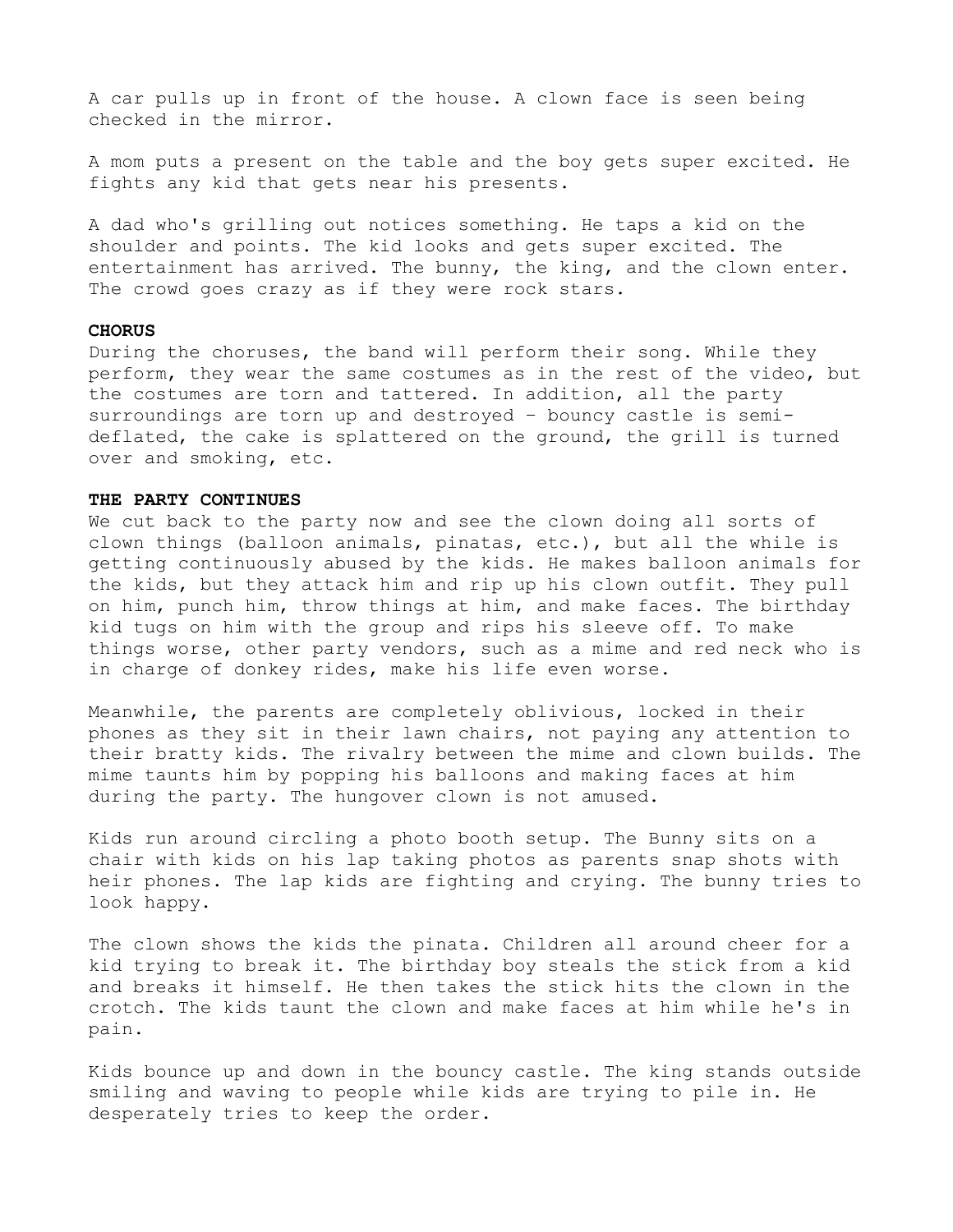The king eventually sees an attractive mom and begins talking with her. He flirts and she flirts back. The kids pile in and fight in the background without him paying attention.

### **CHORUS**

The band performs, spliced in with random violence against the clown.

#### **THE TURNING POINT**

The bratty b-day boy is ready to blow out his candles as they get lit. Around his cake table are kids and parents. A parent waves for the clown to come over to be a part of the show. The mime mockingly does the same.

As the clown is walking over, he stops and looks down. He picks his foot up and sees he's stepped in a big pile of fresh donkey poop. He looks at the donkey vendor who gives him a nod. Just then, another party kid walks up and pukes on his other shoe. The mime now steps in and makes frowny face and imitating a tear running down his face with his index finger. The clown has had it. He snaps. He runs for the group around the cake.

The clown flips the cake table over, covering all the party goers in cake and drinks. His makeup has become messed up, so he whips around and does a scary face at the kids. They scatter in fear. He kicks over the grill and punches out the suburban dad. He rips the unicorn horn from the donkey's head and pops the bouncy castle with it. The clown locks eyes with the mime and takes off after him. The mime, still in "mime character," runs in fear.

The parents get up from their chairs to see what the commotion is about. They see what is quickly turning into a suburban war zone. There's a half deflated bouncy castle, a small fire burning on the ground with a dad unconscious, kids standing around crying, parents running to leave, and a clown chasing a mime. Parents grab their kids and quickly running to leave. One parent runs quickly carrying kids under his arms.

Within this sequence, there may be various performance shots.

The clown beats the mime mercilessly. The bunny and king pull the clown off the mime. As he's pulled away, the mime is revealed in cartoony fashion through a bird's eye view shot. He's plastered on the ground.

As the clown tries to escape them, the bunny gets hit in the eye, bruising it. The bunny and king are shaken off and left on the ground as the clown makes his way to his next target.

The birthday boy now stands watching the chaos of his party unfold.